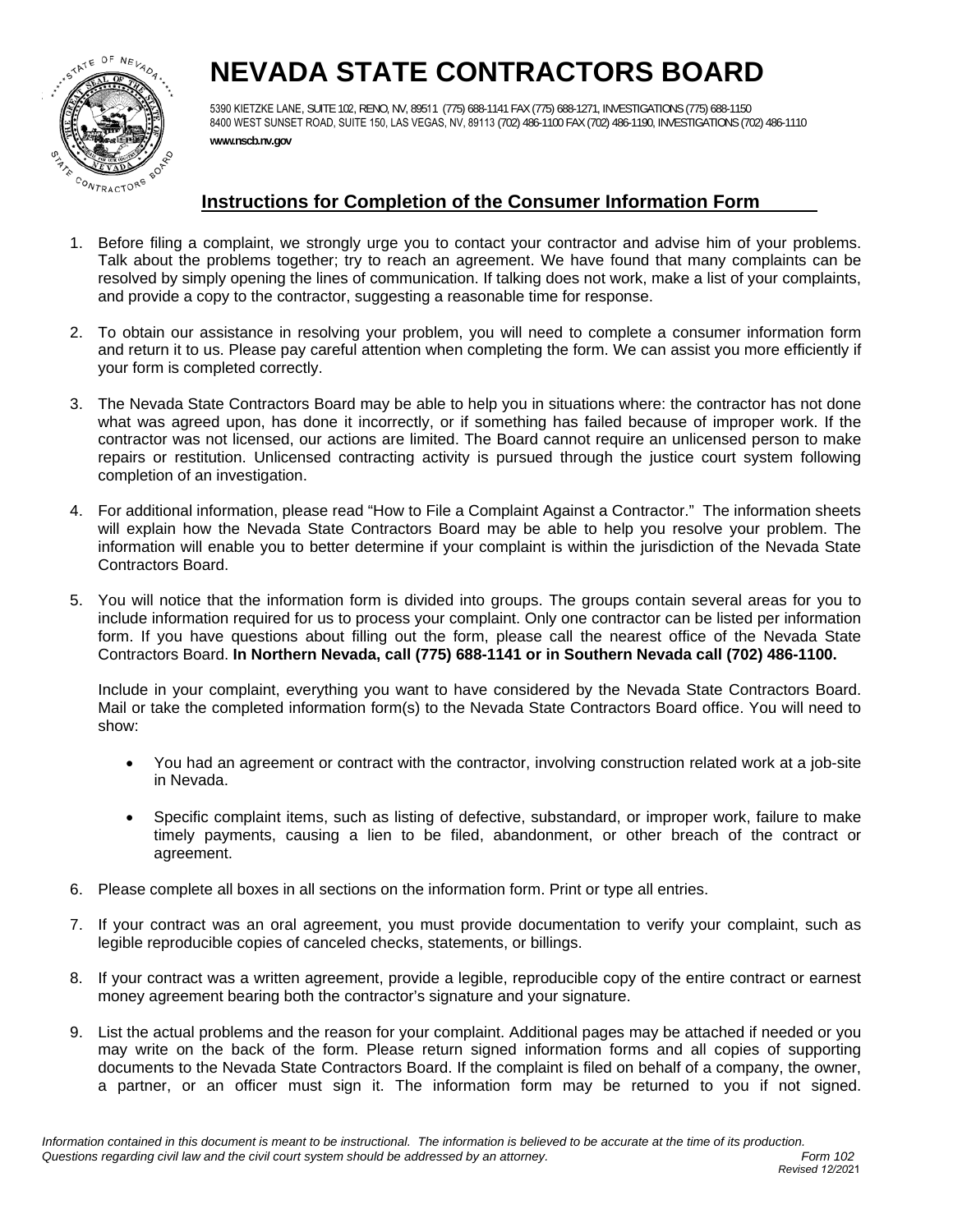

# **NEVADA STATE CONTRACTORS BOARD**

## HENDERSON OFFICE

8400 West Sunset Road #150 Las Vegas, NV 89113 (702) 486-1100 Fax (702) 486-1190

## RENO OFFICE

5390 Kietzke Ln, Ste 102 Reno, NV 89511 (775) 688-1141 Fax (775) 688-1271

## **FOR OFFICE USE ONLY**

License No:

Date Received:

Contractor:

Case File No:

# *CONSUMER COMPLAINT FORM*

**I wish to initiate an investigation against the contractor named below. If the contractor is licensed, he/she will be notified to expedite the resolution of this matter. All requests for investigations concerning workmanship and money owing issues must be in writing.** 

| TO HELP RESOLVE THIS COMPLAINT, PLEASE ANSWER AS MANY OF THE FOLLOWING QUESTIONS AS POSSIBLE                                                                                                |                            |              |                                                           |  |
|---------------------------------------------------------------------------------------------------------------------------------------------------------------------------------------------|----------------------------|--------------|-----------------------------------------------------------|--|
| 1. PERSON MAKING COMPLAINT                                                                                                                                                                  |                            |              | 2. CONTRACTOR INFORMATION (COMPLAINT AGAINST)             |  |
| YOUR NAME:<br>(Last, First, Middle)                                                                                                                                                         |                            |              | CONTRACTOR NAME<br>(as shown on contract/invoice)         |  |
| YOUR COMPANY NAME: (If Licensed Contractor or Supplier)                                                                                                                                     |                            | License No.: |                                                           |  |
| ADDRESS:                                                                                                                                                                                    |                            | ADDRESS:     |                                                           |  |
| (City)<br>(State)                                                                                                                                                                           | (Zip Code)                 | (City)       | (Zip Code)<br>(State)                                     |  |
| PHONE WHERE YOU CAN BE REACHED: (8:00 a.m. -5:00 p.m.)                                                                                                                                      |                            |              | PHONE NUMBER: (include area code)                         |  |
| HOME PHONE include area code<br>Email                                                                                                                                                       |                            |              | PERSON DEALT WITH:                                        |  |
| <b>COMPLAINT ORIGIN</b>                                                                                                                                                                     |                            |              |                                                           |  |
| □ Complaint by Owner □ Complaint by General Contractor Against Subcontractor<br>Complaint by Subcontractor Against General Contractor □ Complaint by Material or Equipment Supplier □ Other |                            |              |                                                           |  |
| <b>PROJECT INFORMATION</b>                                                                                                                                                                  |                            |              |                                                           |  |
| 3. OWNER OF CONSTRUCTION SITE: (Name)                                                                                                                                                       |                            |              | 4. CONSTRUCTION SITE NAME: (If applicable)                |  |
| ADDRESS:<br>(Number & Street)                                                                                                                                                               |                            | ADDRESS:     | (Number & Street)                                         |  |
| (City)<br>(State)                                                                                                                                                                           | (Zip Code)                 | (City)       | (State)<br>(Zip Code)                                     |  |
| PHONE NUMBER: (include area code)                                                                                                                                                           |                            |              | PHONE NUMBER: (include area code)                         |  |
| 5. DESCRIBE BRIEFLY THE WORK FOR WHICH YOU CONTRACTED:                                                                                                                                      |                            |              |                                                           |  |
| 6.CONTRACT DATE:<br>7. AMOUNT                                                                                                                                                               | 8.AMOUNT PAID ON CONTRACT: |              | 9. DATE WORK STARTED:<br>10. DATE WORK CEASED:            |  |
| 11. WHY DID YOU CHOOSE THIS CONTRACTOR?                                                                                                                                                     |                            |              |                                                           |  |
| <b>TREGULAR CUSTOMER</b><br><b>CADVERTISEMENT</b><br>DDOOR-TO-DOOR SOLICITATION<br>REFERRED BY SOMEONE                                                                                      |                            |              | $\Box$ OTHER: EXPLAIN<br>(ENCLOSE COPY OF AD IF POSSIBLE) |  |
|                                                                                                                                                                                             |                            |              |                                                           |  |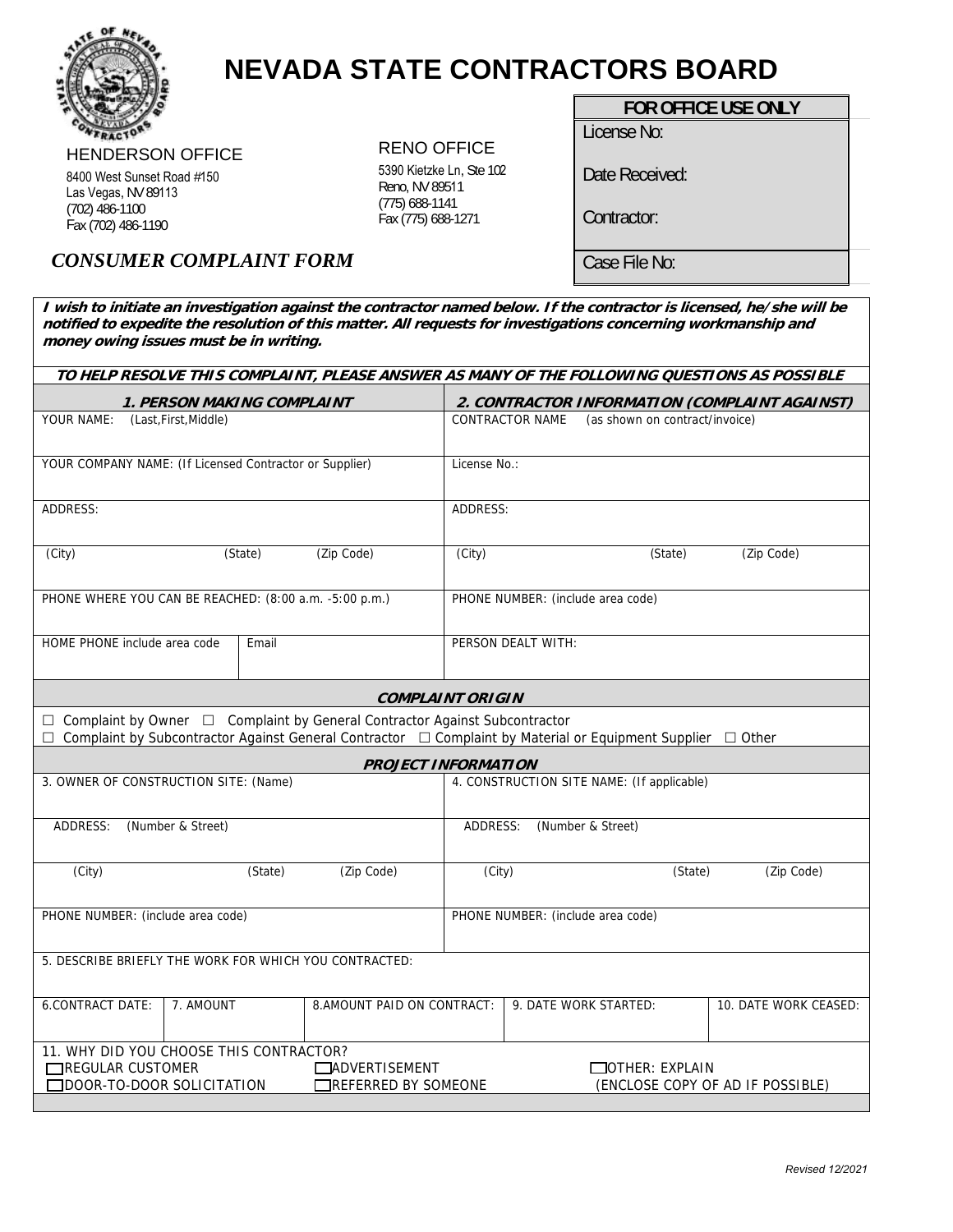| 12. BRIEFLY STATE YOUR COMPLAINT: (If additional space is required, please use additional sheets)                                                                                                                                             |  |  |  |  |
|-----------------------------------------------------------------------------------------------------------------------------------------------------------------------------------------------------------------------------------------------|--|--|--|--|
|                                                                                                                                                                                                                                               |  |  |  |  |
|                                                                                                                                                                                                                                               |  |  |  |  |
|                                                                                                                                                                                                                                               |  |  |  |  |
|                                                                                                                                                                                                                                               |  |  |  |  |
|                                                                                                                                                                                                                                               |  |  |  |  |
|                                                                                                                                                                                                                                               |  |  |  |  |
|                                                                                                                                                                                                                                               |  |  |  |  |
|                                                                                                                                                                                                                                               |  |  |  |  |
|                                                                                                                                                                                                                                               |  |  |  |  |
|                                                                                                                                                                                                                                               |  |  |  |  |
|                                                                                                                                                                                                                                               |  |  |  |  |
| 13. What is the type of project? Residence C Commercial Building C Other (Describe)                                                                                                                                                           |  |  |  |  |
| 14. Is this project a/an: 1 Addition 1 Repair Replacement 1 New Construction 1<br>New Purchase                                                                                                                                                |  |  |  |  |
| 15. What type of contract was involved? <b>□ Oral □</b> Written □ New Home Purchase Agreement □ Other                                                                                                                                         |  |  |  |  |
| 16. Were there any change orders?<br>$\Box$ No<br>Yes                                                                                                                                                                                         |  |  |  |  |
| If Yes, were they: $\Box$ Written $\Box$ Oral $\Box$ Both                                                                                                                                                                                     |  |  |  |  |
| 17. Is your complaint: <b>Q</b> Abandonment <b>Q</b> Workmanship <b>Q</b> Money Owing<br>$\Box$ Other                                                                                                                                         |  |  |  |  |
| 18. Building permit obtained by: Contractor TYou Salesperson DDo not know<br>Name of building department:                                                                                                                                     |  |  |  |  |
| 19. Who presented contract? (Name): □ Salesperson<br>$\Box$ Contractor $\Box$<br>Do not know                                                                                                                                                  |  |  |  |  |
| 20. Did the contractor have employees? ■ Yes ■ No ■ Do Not Know<br>If yes, how many?                                                                                                                                                          |  |  |  |  |
| 21. Were employees, subcontractors, or material suppliers paid? $\Box$ Yes $\Box$ No $\Box$ Do not know                                                                                                                                       |  |  |  |  |
| If yes, by whom?<br>22. What attempts have you made to contact the contractor(s)?                                                                                                                                                             |  |  |  |  |
| $\Box$ Unable to locate $\Box$ Personal contact $\Box$ Telephone $\Box$ Letter $\Box$ (copies attached)<br>$\Box$ No Attempt Made                                                                                                             |  |  |  |  |
| 23. Were any liens filed on this job? □ Yes □ No □ Do not know<br>If yes, by whom?                                                                                                                                                            |  |  |  |  |
| 24. Have you filed in court to recover damages on this complaint?<br>$\Box$ Yes $\Box$ No                                                                                                                                                     |  |  |  |  |
| If Yes, please attach applicable documentation with this form.<br>25. Have you filed a claim against the Contractor's bond? T Yes T No                                                                                                        |  |  |  |  |
| If Yes, please attach applicable documentation with this form.                                                                                                                                                                                |  |  |  |  |
| 26. Have you filed a claim against the Board Recovery Fund? $\Box$ Yes $\Box$ No                                                                                                                                                              |  |  |  |  |
| 27. Have you obtained an estimate from another contractor to complete or correct job? $\Box$ Yes $\Box$ No                                                                                                                                    |  |  |  |  |
| If Yes, provide name, address, phone number of the contractor, and if possible, a copy of the estimate.                                                                                                                                       |  |  |  |  |
|                                                                                                                                                                                                                                               |  |  |  |  |
| 28. The Nevada Administrative Code (NAC) 624.7251, permits an enhancement in the assessment of fines, if a fine is assessed, and                                                                                                              |  |  |  |  |
| the violation is perpetrated against a Senior Citizen, age 60 or older.                                                                                                                                                                       |  |  |  |  |
| Does your case qualify for the enhanced penalty provisions of the Nevada Administrative Code? I Yes No                                                                                                                                        |  |  |  |  |
| PLEASE SEND COPIES OF ALL PAPERS RELATED TO YOUR COMPLAINT                                                                                                                                                                                    |  |  |  |  |
| Please attach copies of both sides of contracts, cancelled checks, and other pertinent materials.<br>Include invoice and payment balance sheet (See attached Consumer Complaint Form Checklist).                                              |  |  |  |  |
| DO NOT SEND ORIGINALS. If copies are not available, please explain.                                                                                                                                                                           |  |  |  |  |
| If this contractor is licensed, he/she will be informed of this alleged complaint and will be asked to contact you.<br>Α.                                                                                                                     |  |  |  |  |
| The Nevada State Contractors' Board cannot direct a non-licensed contractor to complete or correct a project.<br>В.                                                                                                                           |  |  |  |  |
| The Nevada State Contractors' Board cannot represent private citizens in court or collect money for you. Please contact an<br>C.<br>attorney or the small claims counselor at your local municipal court for advice on filing such an action. |  |  |  |  |
| The information contained in this form is true, correct, and complete to the best of my knowledge. I will assist in the investigation                                                                                                         |  |  |  |  |
| or in the prosecution of the contractor or other parties, and will if necessary, attend hearings and testify to facts. I understand                                                                                                           |  |  |  |  |
| that the Nevada State Contractors' Board is unable to represent private citizens in court or to collect money or to levy fines.<br>26. SIGN HERE:<br>27. DATE:                                                                                |  |  |  |  |
|                                                                                                                                                                                                                                               |  |  |  |  |
|                                                                                                                                                                                                                                               |  |  |  |  |